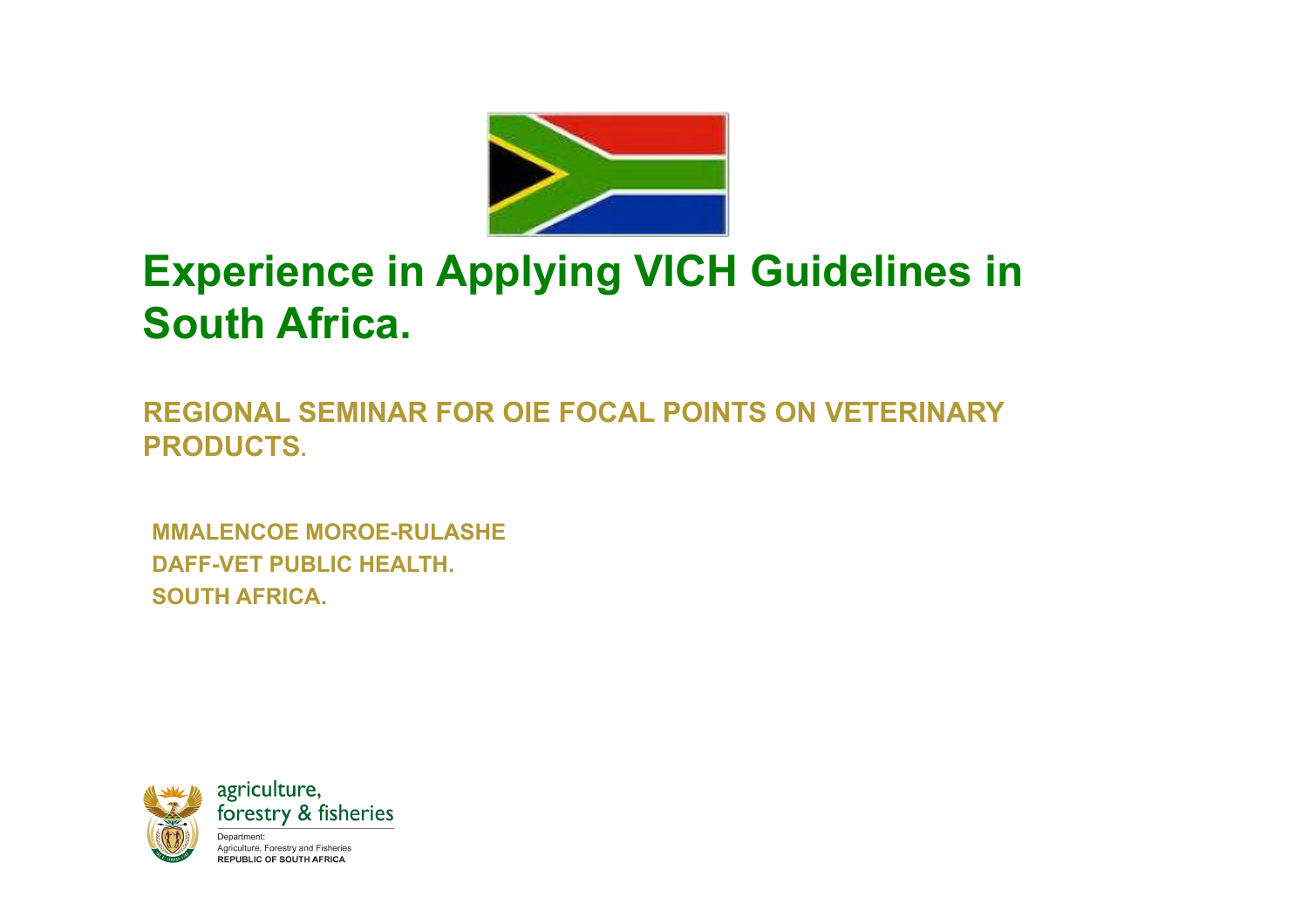# **Outline**

**What is VICH?** 

**VICH (Where SA fit In)** 

**What is the role of VICH versus OIE?** 

**Lessons learned from the involvement in VICH** 

**Benefits to the usage of VICH guidelines** 

**How SA is using VICH** 

**VICH GLs: Harmonisation of technical requirements (regional level)** 

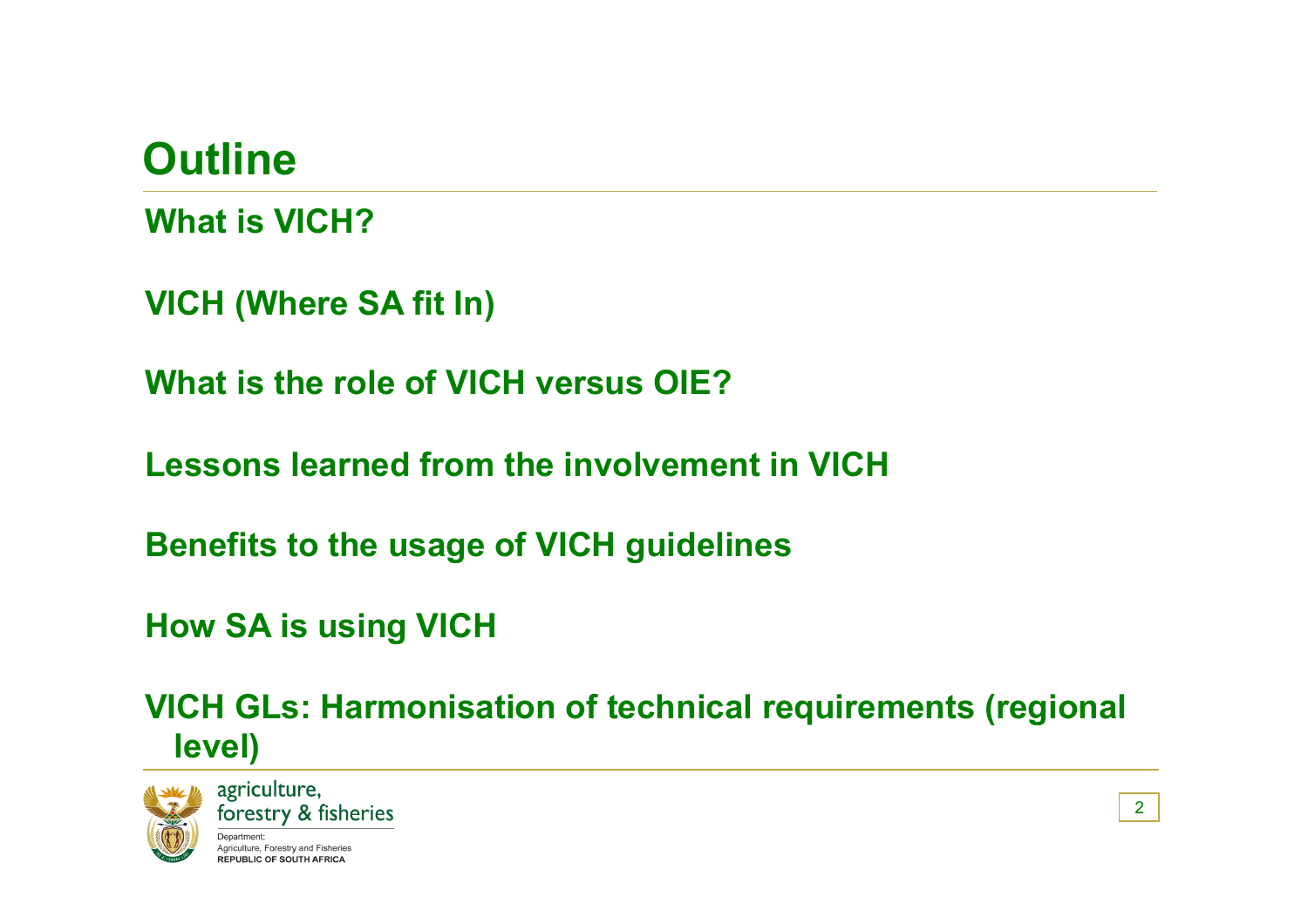# **What is VICH?**

- VICH, full name: The International Cooperation on Harmonisation of Technical Requirements for Registration of Veterinary Medicinal Products
	- Is a multinational programme
	- VICH aims to provide harmonised guidance documents that describes the data to be provided in an application dossier for registration of a VMP.
	- VICH also establishes guidelines on the post-marketing safety monitoring of VMPs.

#### *Talks to the Registration Process Not Regulatory Process*

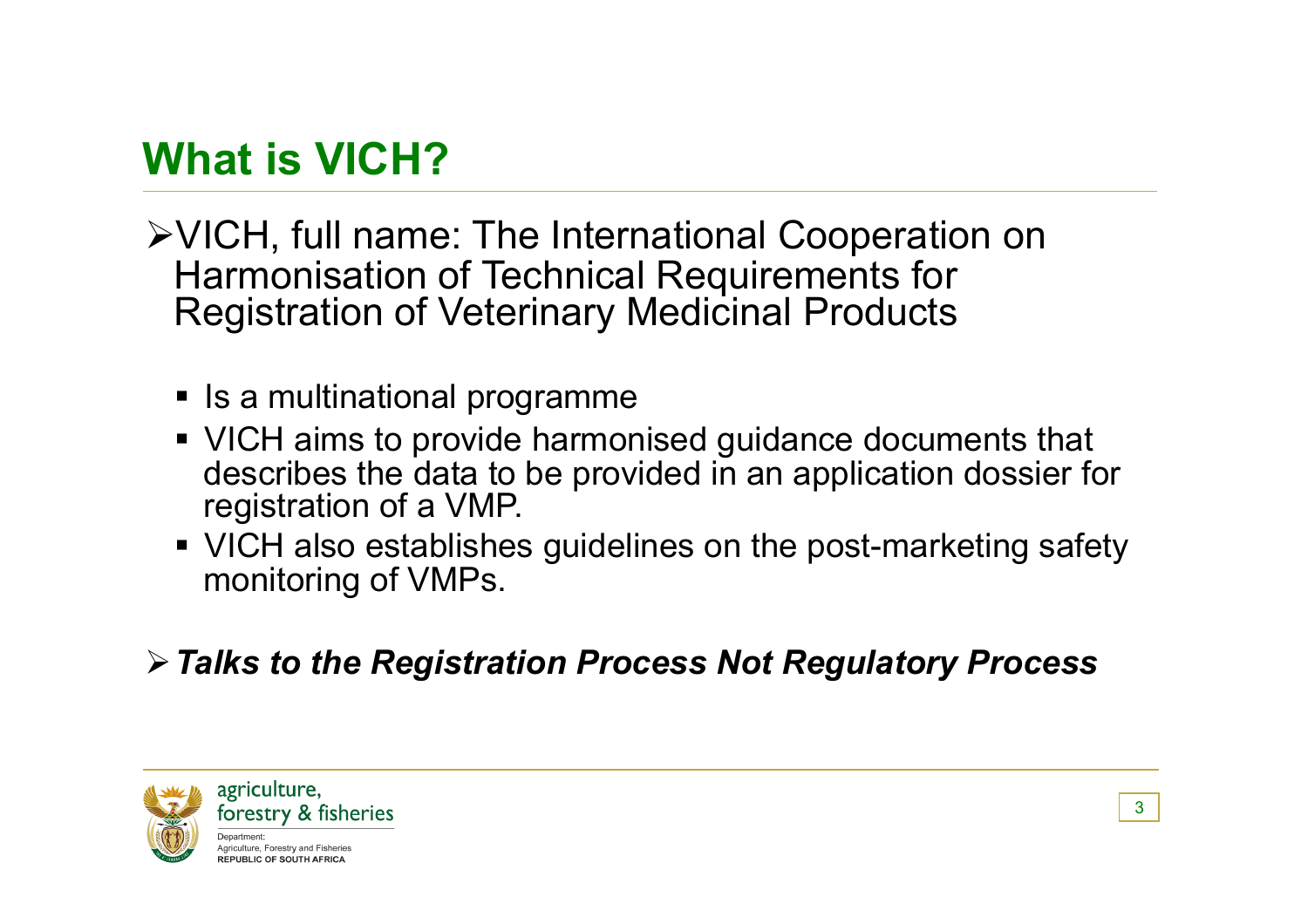# **VICH (Where SA fit In)**

 $\triangleright$  Membership

#### $\triangleright$  Full Members

- European Union, Japan and United States
	- pledged to implement all VICH Guidelines, involved in all VICH works, have voting rights,
- Other Members (Regulatory Authority + the Vet Pharmaceutical Industry)
	- **Observers**
	- Canada, Australia, New Zealand and South Africa
		- Not pledged to implement all VICH Guidelines but encouraged to implement them, involved in VICH work, no voting rights,

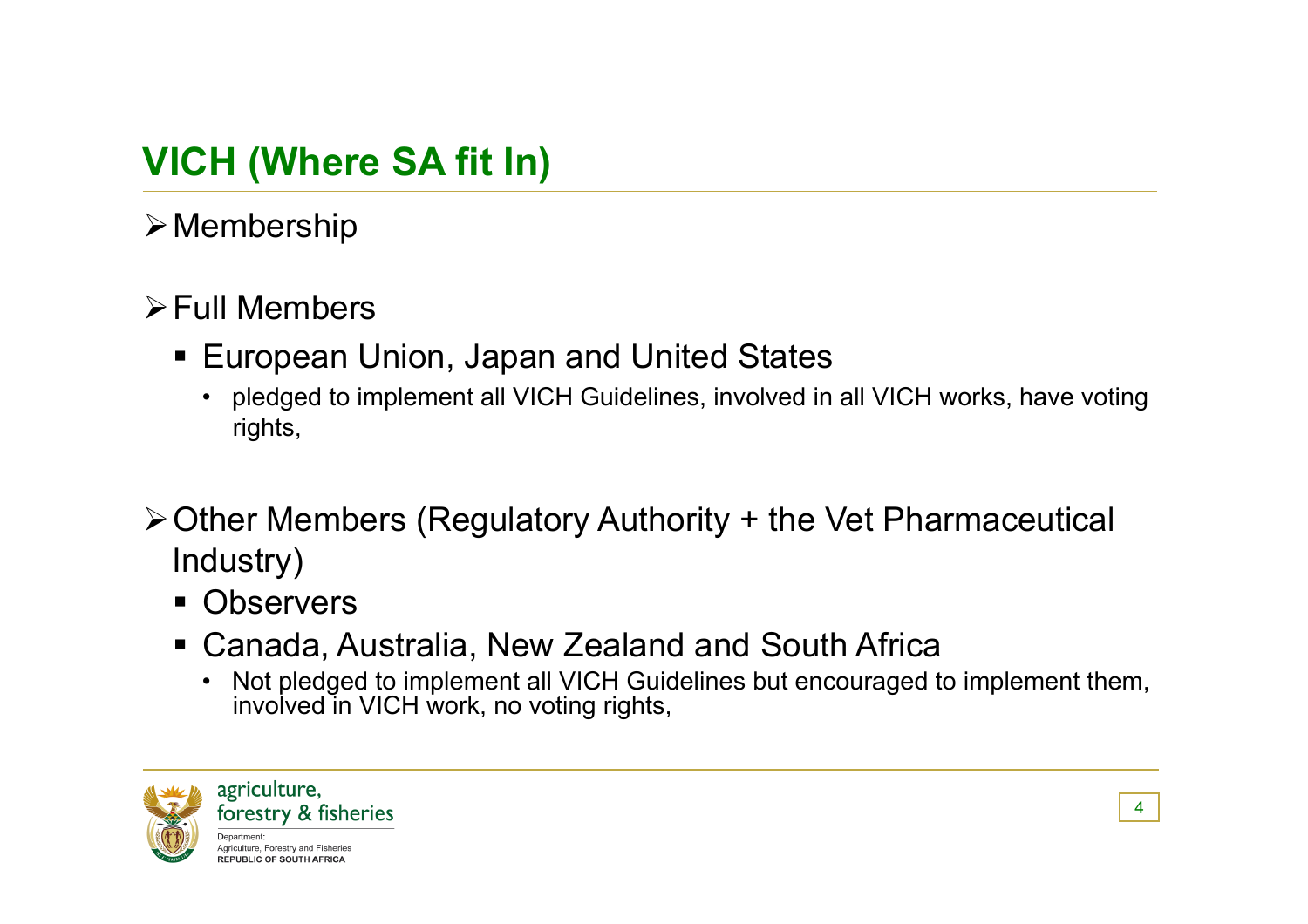# **VICH**

#### **≻Other members**

- Associate Member
- World Organization for Animal Health (OIE)
	- Not pledged to implement all VICH Guidelines but shares and encourage their usage, involved in some VICH work, no voting rights,
- **Interested Party**
- Veterinary Pharmaceutical Companies/Industry =
	- Not pledged to implement all VICH Guidelines but encouraged to use them, involved in VICH work, no voting rights.

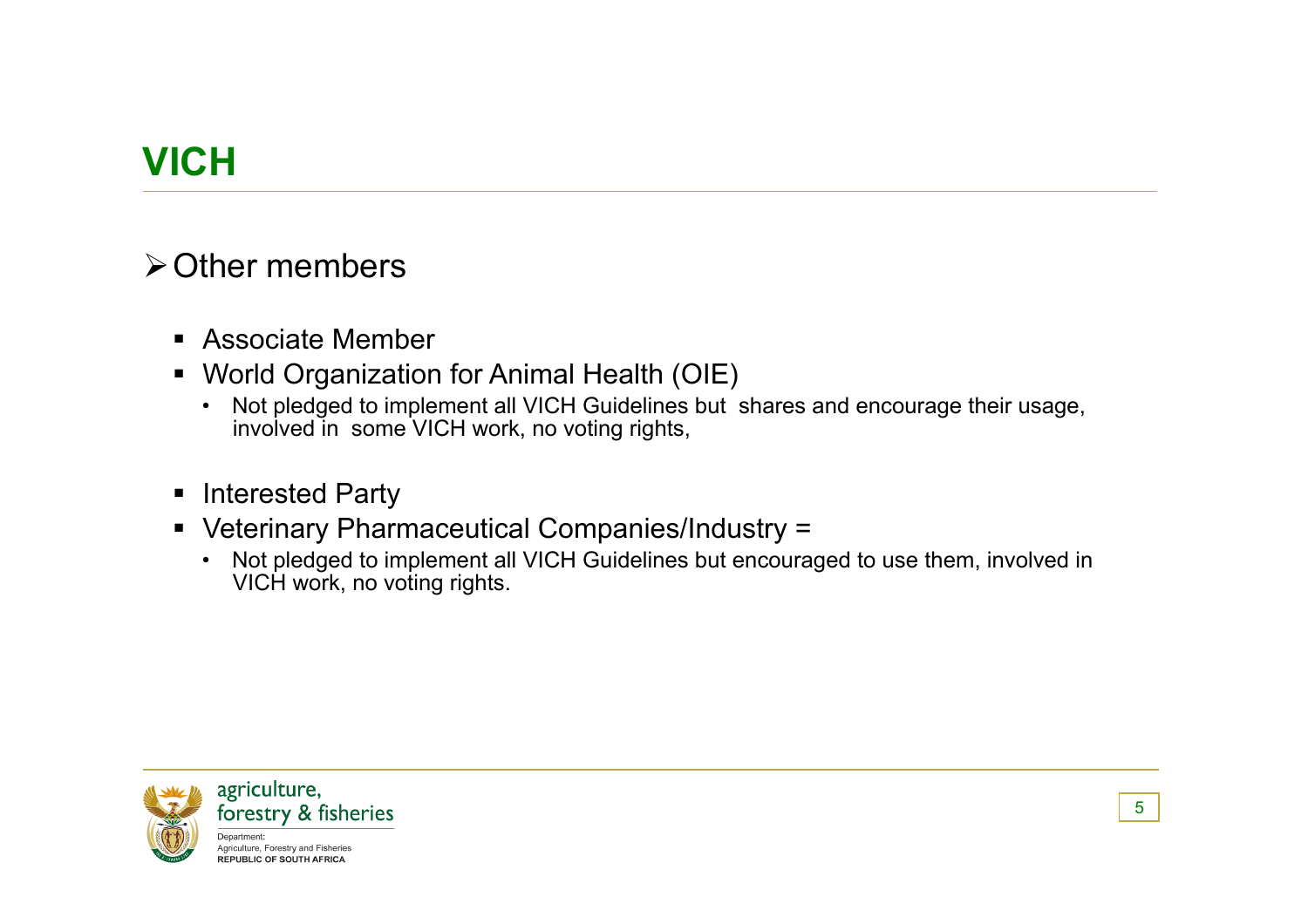### **What is registration of VMP?**

- $\triangleright$  A process where regulatory authority ensures that the Veterinary Medicinal Product (VMP) is fit to be put on the market for sale and use.
- $\triangleright$  It involves the evaluation or assessment of studies done on the VMP during its development and production/manufacturing
- $\triangleright$  Studies to prove that the VMP:
	- Is safe for the animal that is intended for,
	- will work as proposed,
	- is manufactured safely and is of good quality, and
	- will not pose any risk to humans when the intended animal is eventually used as foodstuff.
		- (animal product, safe to be consumed)

# *Evaluation on the Quality, Safety (target animal safety*  **and human health safety), and Efficacy of VMP**<br>agriculture,

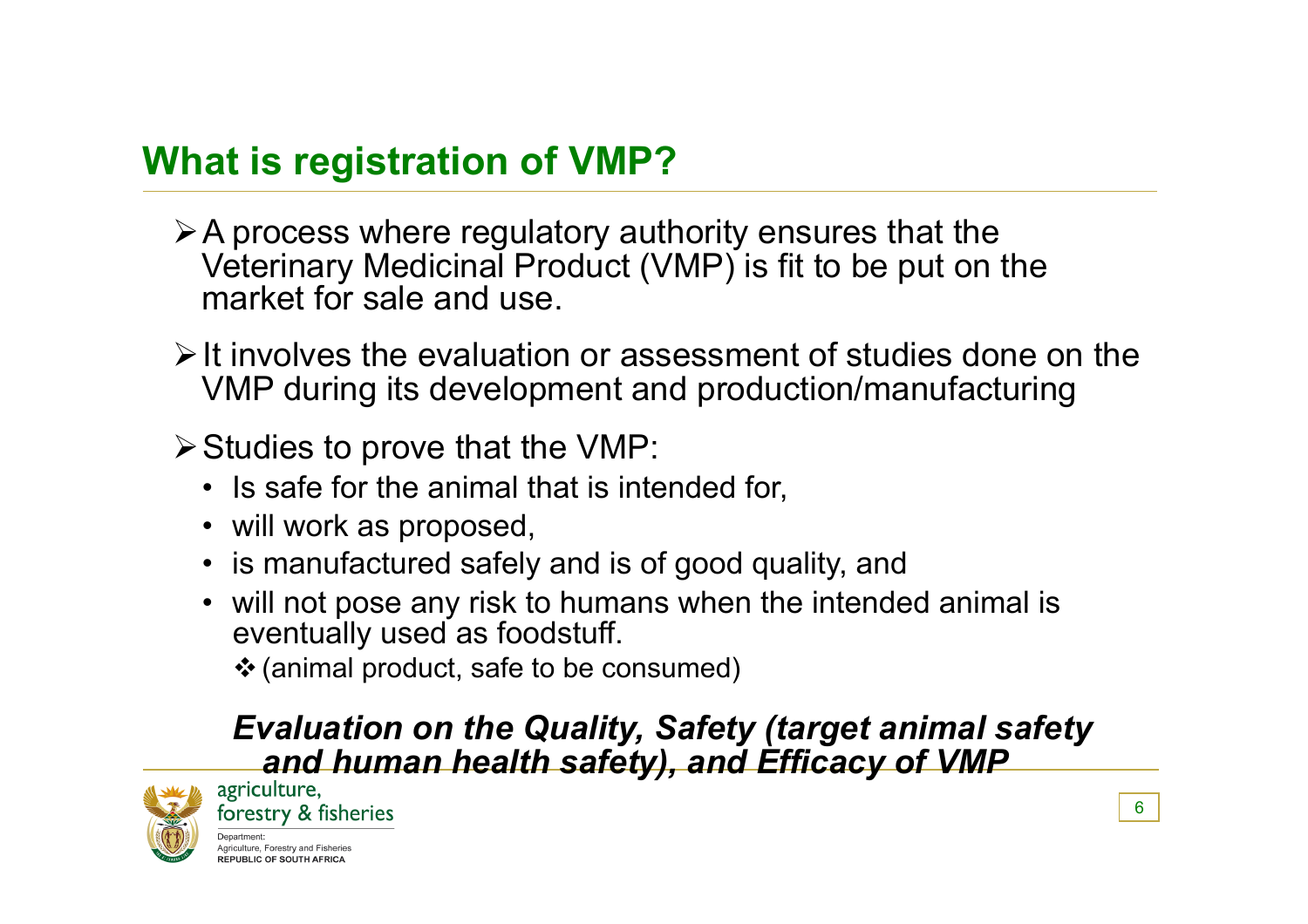#### **What is the role of VICH versus OIE**

- VICH is a *multinational organisation* that develops harmonised data requirements,
	- i.e. guidelines for the scientific studies on quality, safety and efficacy that are required to obtain a registration of a veterinary medicinal product.
- OIE is a *global organisation* that develops animal health standards for international trade in animals and animal products that member countries (South Africa included) can use to protect themselves from the introduction of diseases and pathogens, without setting up unjustified sanitary barriers.
	- OIE is also responsible for improving the legal framework and resources of national Veterinary Services.
		- OIE is the associate member of VICH
		- VICH was established under the auspices of the OIE.

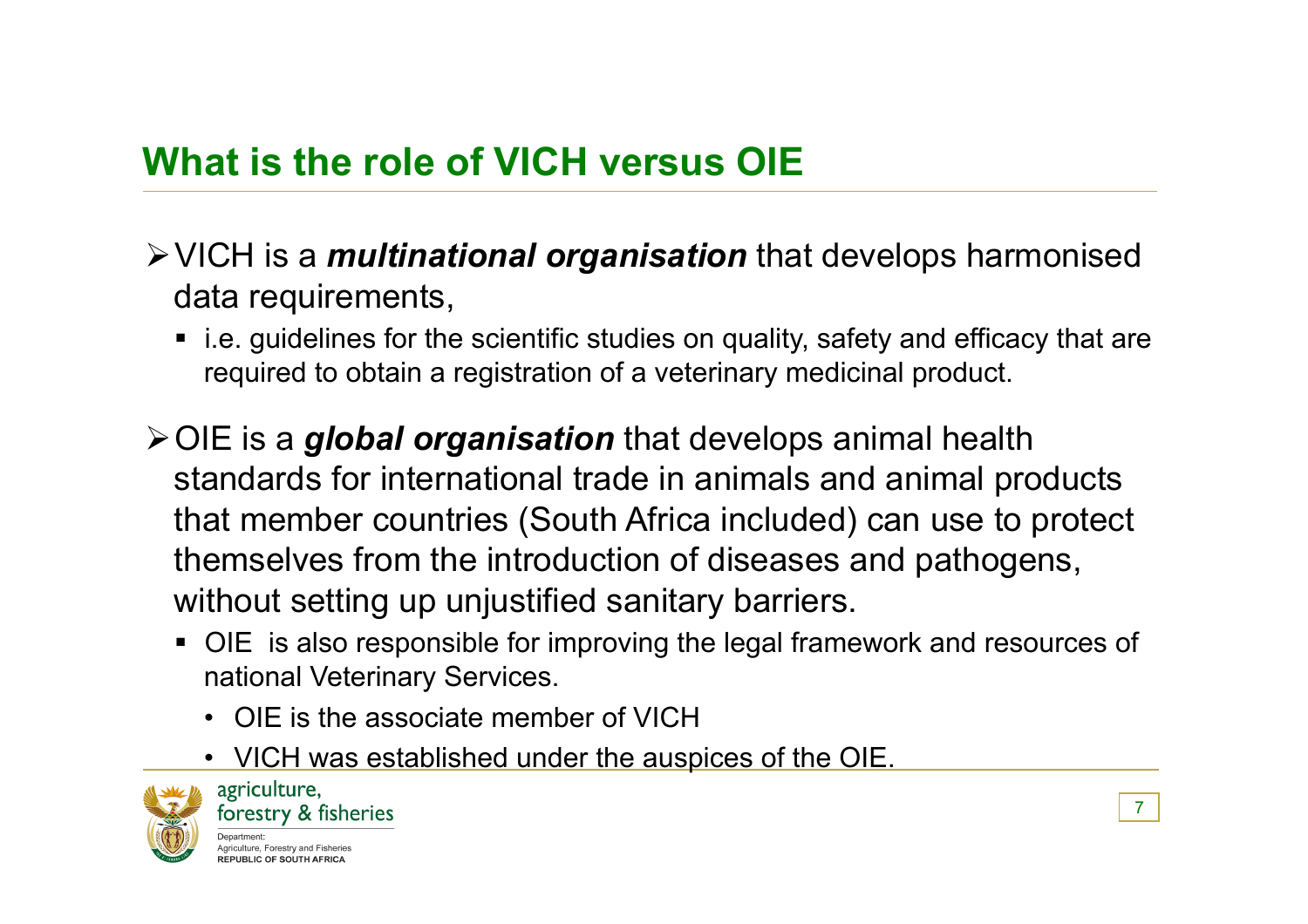#### **Lessons learned**

# What has been learned from the involvement in VICH:

- **Promotion of VICH** 
	- o Initial Need for Education/ explanation of VICH and its work to gain support;
		- » Higher management (DG, DDG, CD)
		- » SA Vet Pharmaceutical Industry
	- $\circ$  Realisation of need to Clarify the aims or the objectives as outlined by VICH, b/c of general misunderstanding of VICH guidelines
		- » Seen as requirement not guidelines
		- » Seen as been too stringent
		- » not for small markets (not really cost effective).
		- » Costs of studies vs potential local market

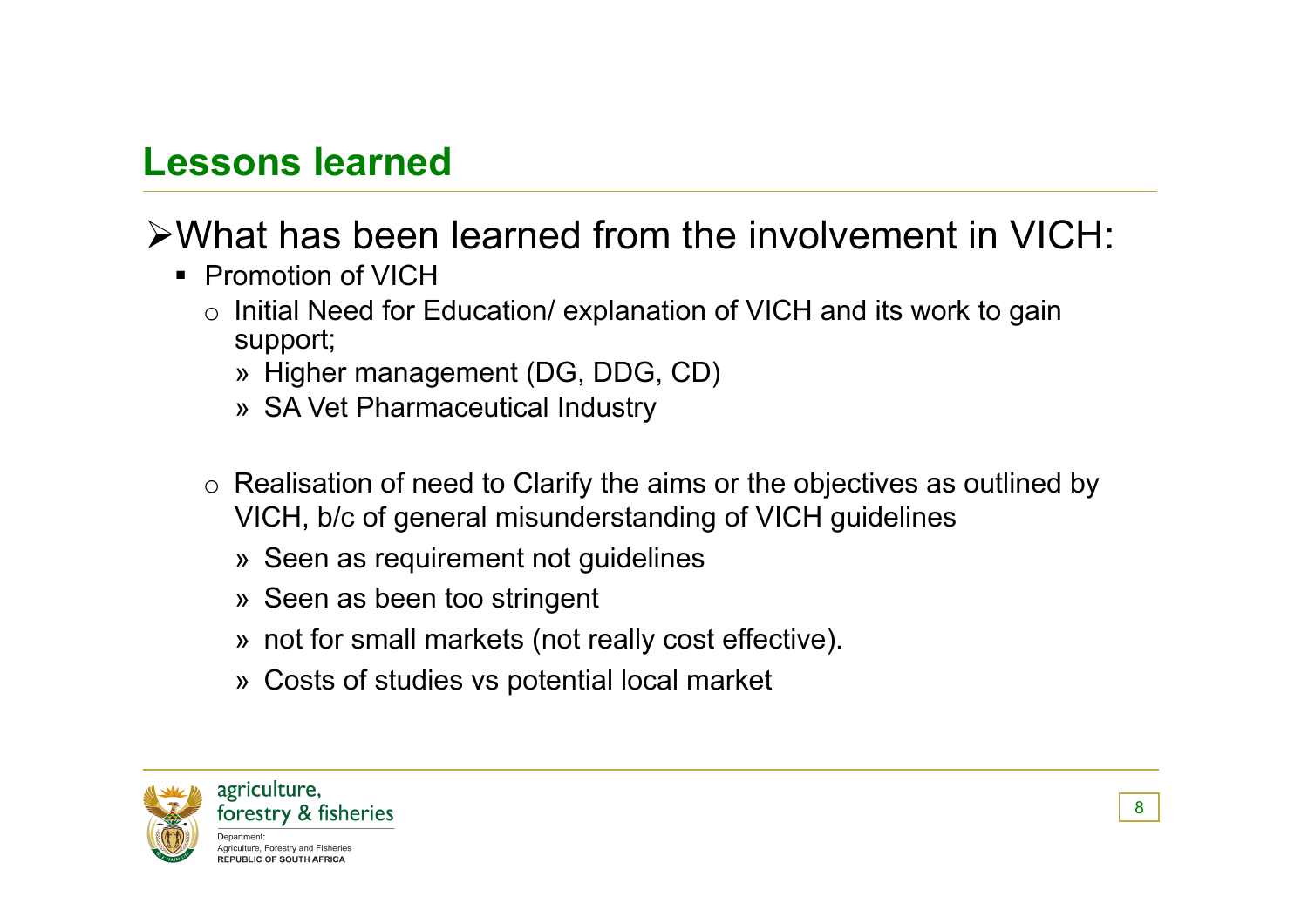# **Benefits to the usage of VICH guidelines and the harmonisation process.**

- $\triangleright$  Initiated the need to review legislation and requirements for VMP
	- Review of Control Systems (Stock Remedies Policy)
	- SA guidelines in line with the international guidelines:(VICH)
- $\triangleright$  Allowed for better communication and relation with the Vet Pharmaceutical Industry.
	- **F** reinforce and build trust between regulatory authorities and the VMP industry/ association.
		- VICH involvement calls for joined efforts (regulatory authorities and industry)
- $\triangleright$  Eliminated redundant testing requirements,
	- **•** reduces testing usage of animals (Welfare Issues)

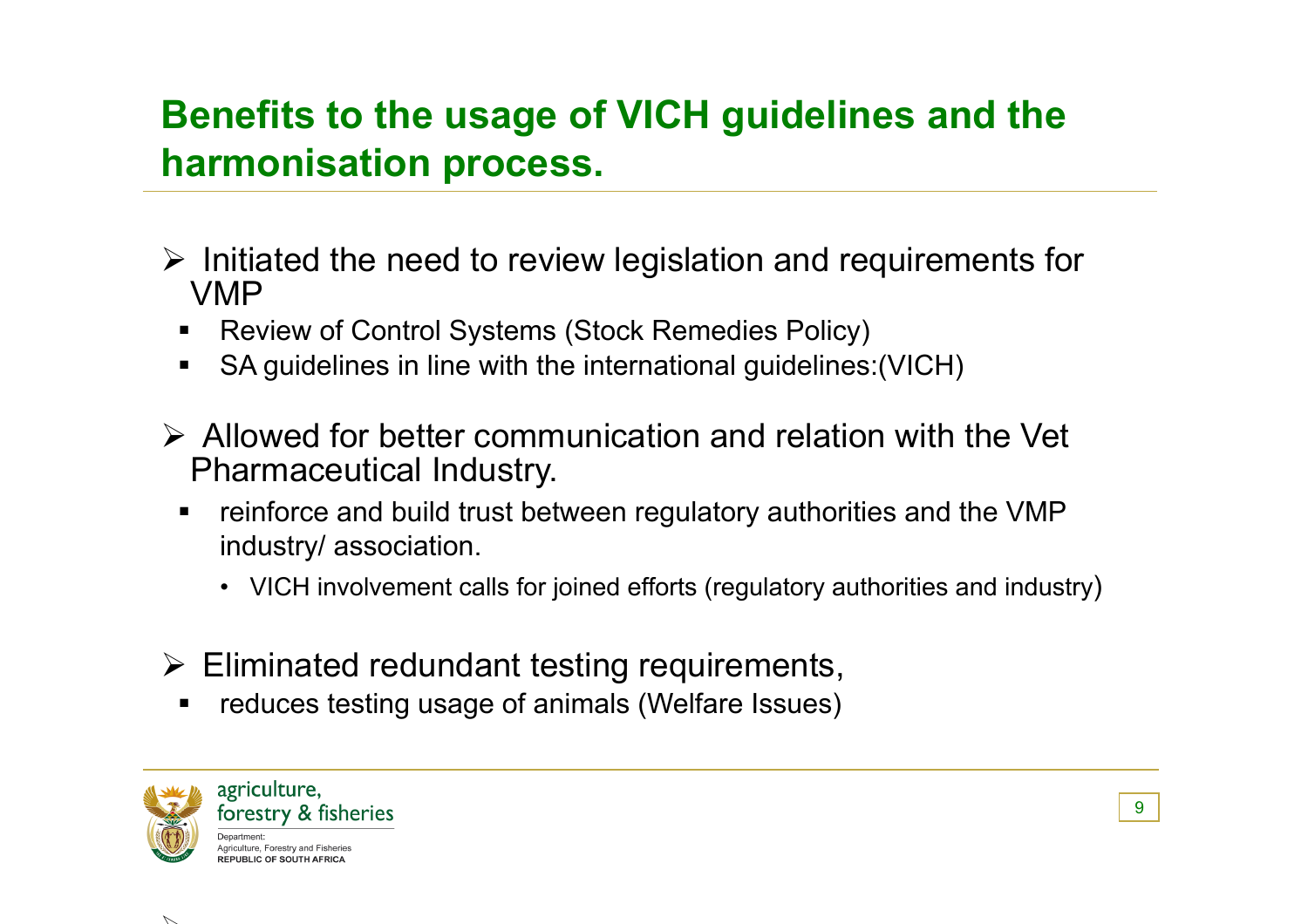# **Benefits to the usage of VICH guidelines and the harmonisation process.**

- $\triangleright$  Allowed for information sharing;
	- synergise efforts and
	- **best utilisation of limited resources,**

Allowed for efficient use of resources by avoiding the need for creation of new technical requirements.

- Allowed for assurance of high standards for approval and registration/licensing of veterinary medicinal products;
	- Provided better regulatory certainty,
	- **Provided uniformity**
	- Clarity to the Pharmaceutical Industry.

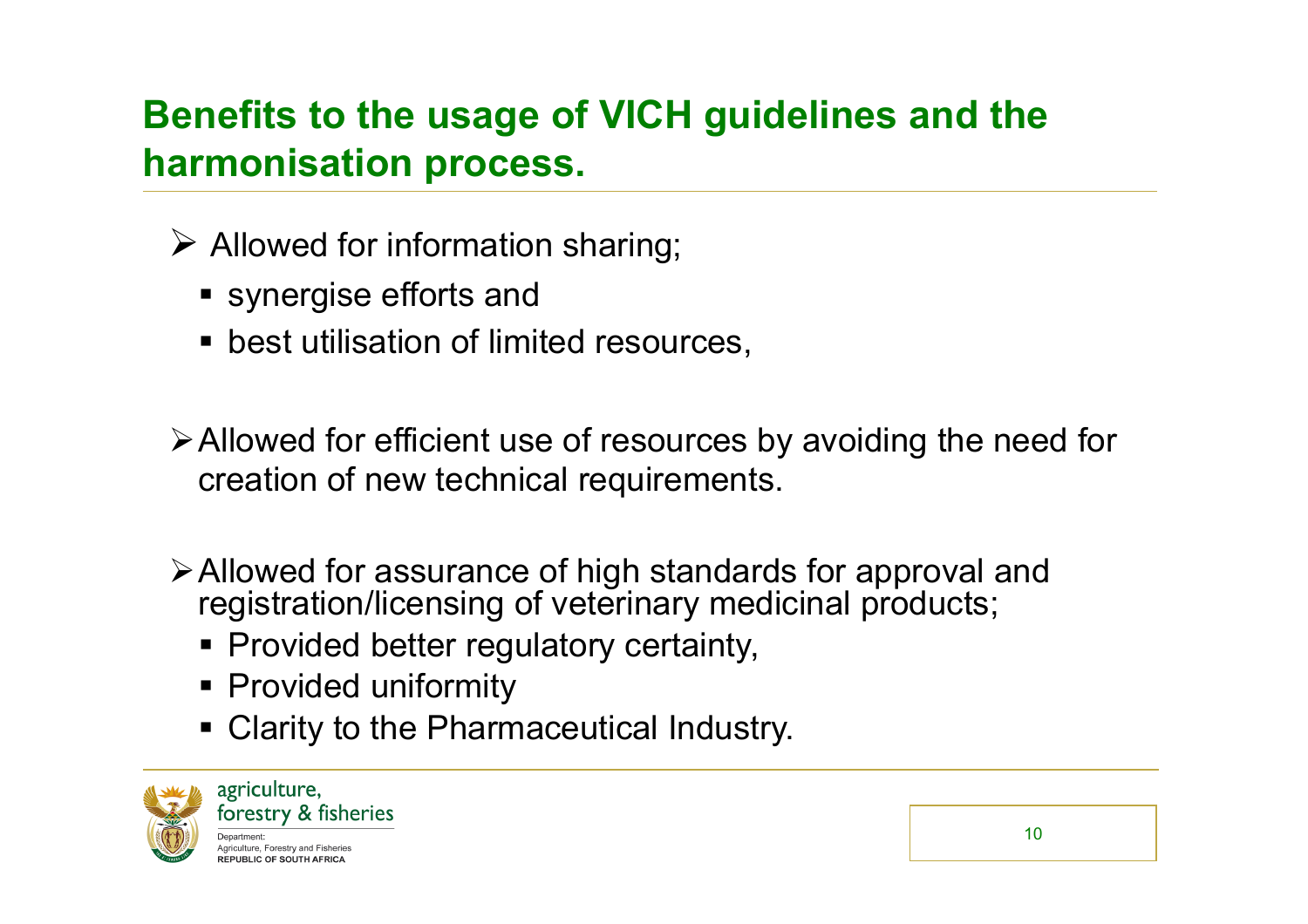# **How SA is using VICH**

 $\triangleright$  Gradual (Bit by bit)

VICH referenced in Documents:

- DAFF Documents/Law
	- o Stock Remedy Policy
		- Regulation regarding Stock Remedies under the Fertilizer, Farm Feeds, Agricultural Remedies and Stock Remedies Act, 1947 (Act No. 36 of 1947), DAFF web page: www.nda.agric.za
		- Quoted from Document
			- » "The use of International Cooperation on Harmonization of Technical Requirements (VICH) and the World association for the Advancement of veterinary Parasitology (WAAVP) are encouraged"
	- o Data Requirements for the Registration of Stock Remedies
		- » GCP Guidelines used in its entirety

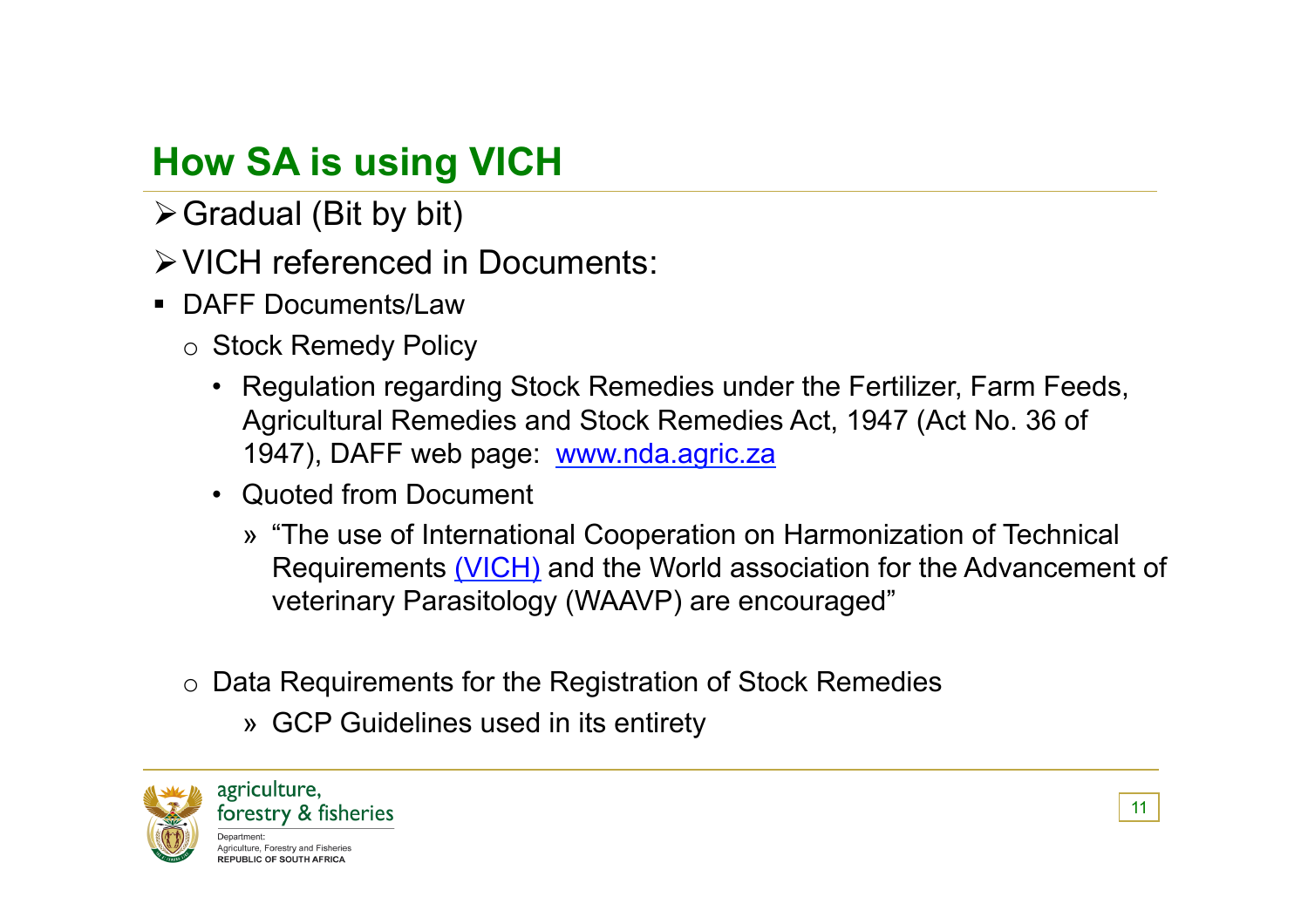**≻ DoH Doc/Guidelines** 

- National guidelines on Efficacy of Anti-mastitis products » Section on target safety (usage of VICH Guidelines)
- VICH Guidelines referenced
	- » Efficacy and GCP of Veterinary Medicines. (GCP Guidelines)
- And others as outlined in the MCC Web page: www.mccza.com or www.doh.gov.za

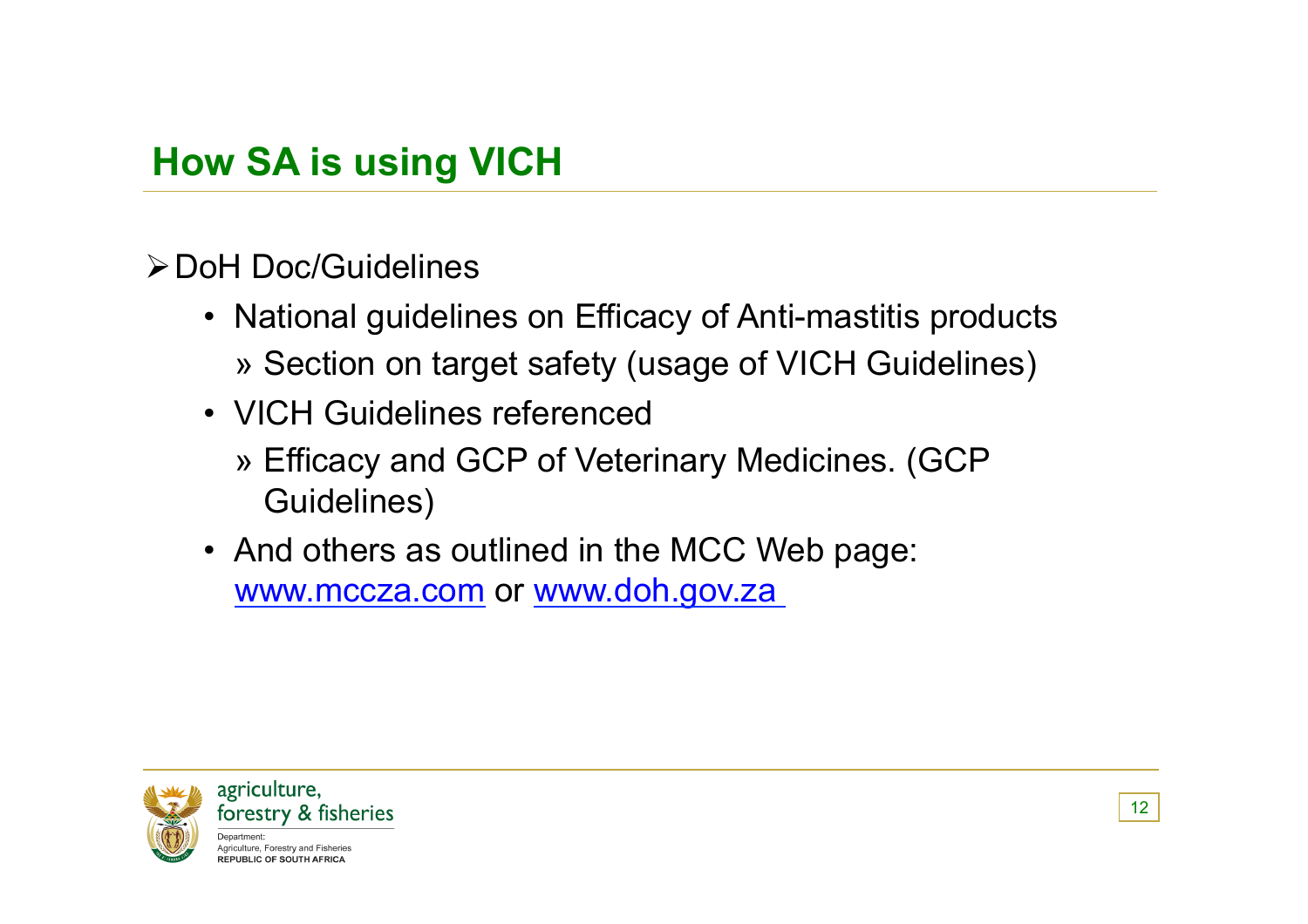# **VICH GLs: Harmonisation of technical requirements**

REGIONAL LEVEL/SCOPE:

- SADC member countries (South Africa included) developed the "Regional Guidelines for the Regulation of Veterinary Drugs in SADC Member States"
- $\triangleright$  Guidelines are meant to: (among others)
	- provide ground for harmonising veterinary drugs policies, legislation, registration and control
	- strengthen the regulatory framework for registration and quality control of veterinary drugs at national and at regional levels

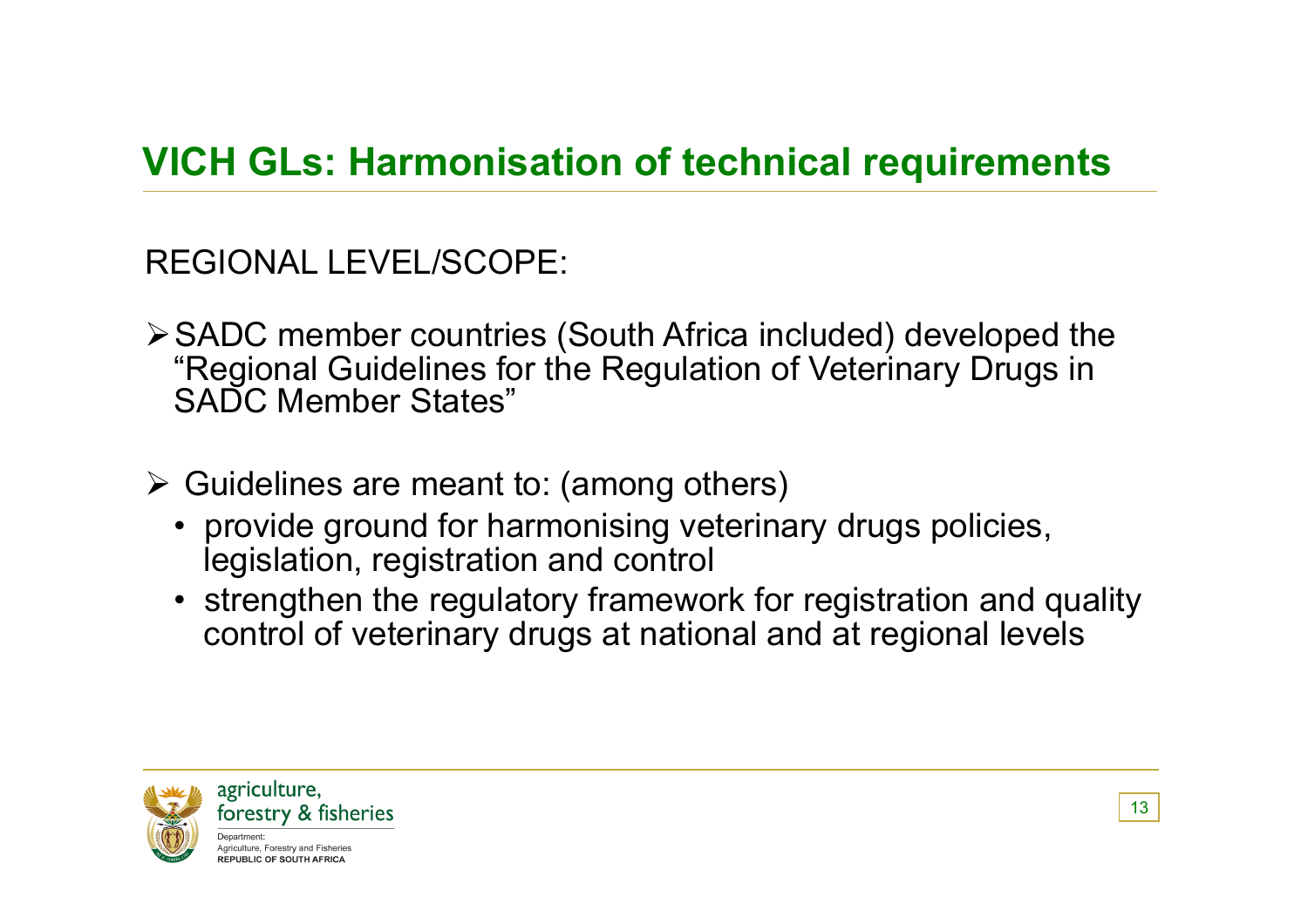# **VICH GLs: Harmonisation of technical requirements**

Guidelines were developed in conformity with international requirements in order to comply with food safety requirements as well as increase exports opportunities.

Examples of International requirements used in the guidelines:

- FAO Guidelines, WHO Guidelines, CODEX Guidelines, OECD Guidelines, OIE Codes of Practise and VICH Guidelines
- Guidelines have been approved by Council of Ministers in the SADC region (have to comply)
	- process: Implementation of document in the Region.